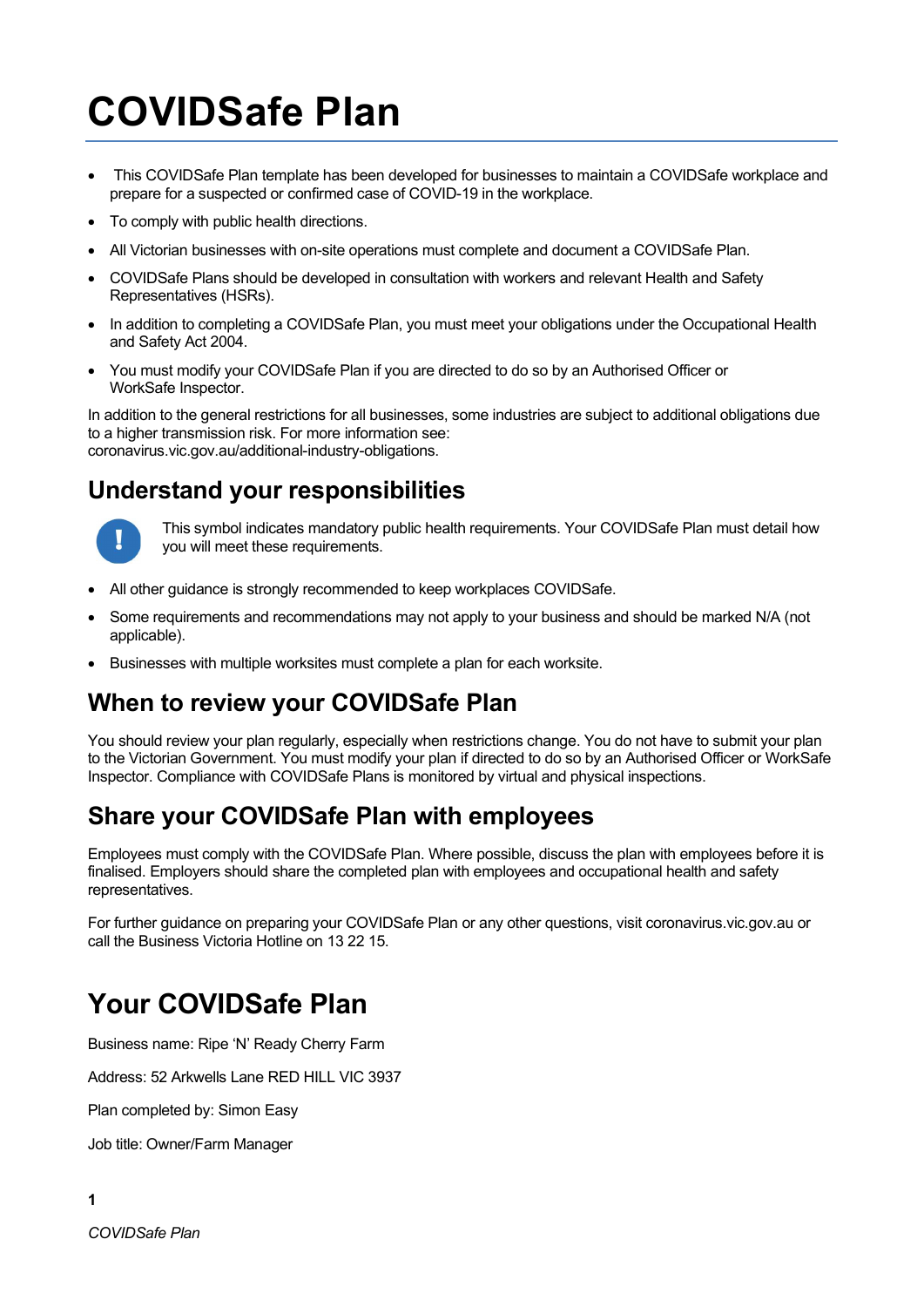Date reviewed: 4 November 2021

Next review: March 2022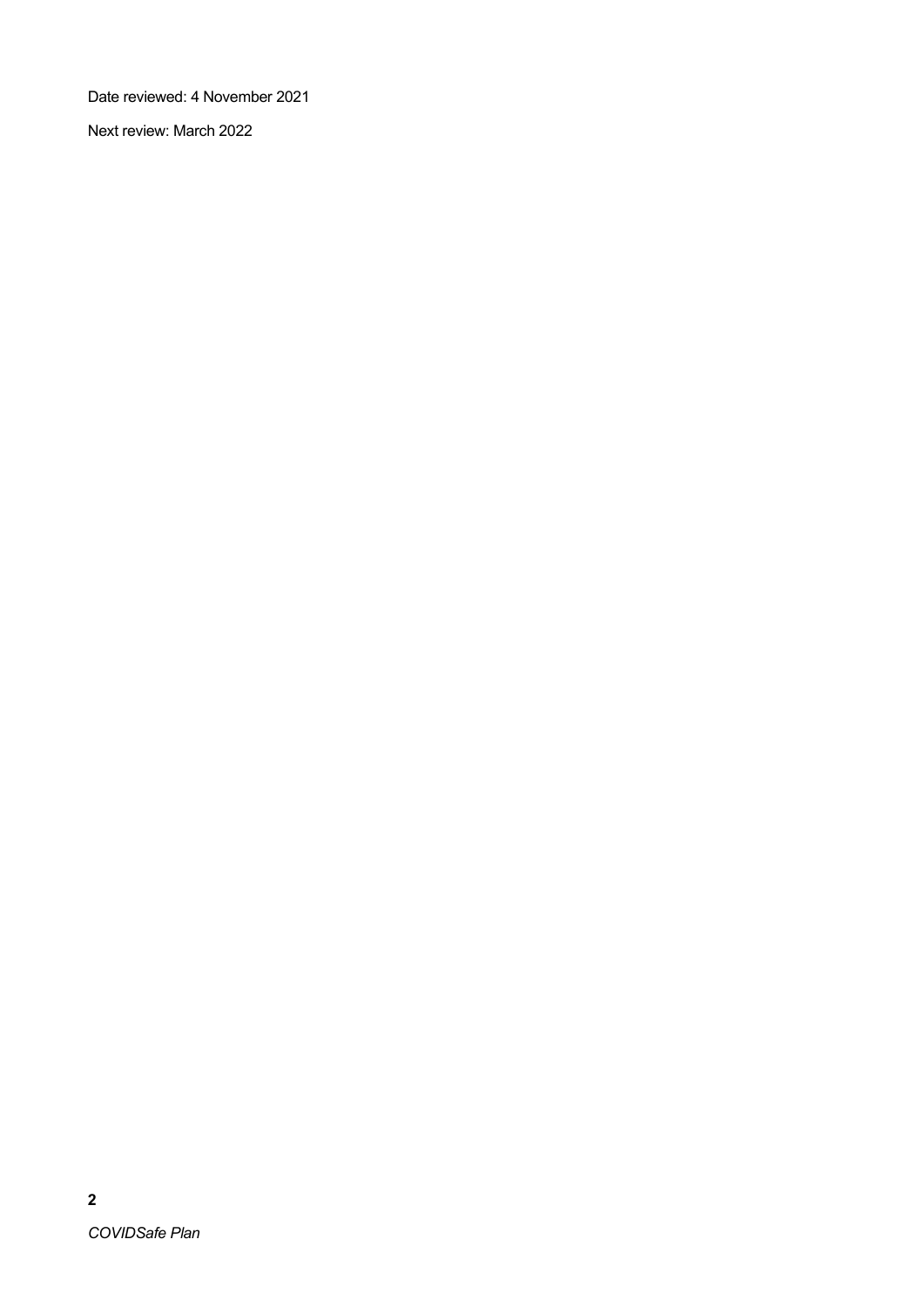

 $\boxed{1}$ 

## 1. Physical distancing

| <b>RECOMMENDATIONS &amp;</b><br><b>REQUIREMENTS</b>                                                                                                                                                                                                                                                                                                                                                                                                                                                                                                                                                                                                                                                                                                                                                                                                              | <b>DESCRIBE WHAT YOU WILL DO</b>                                                                                                                                                                                                                                                                                                                                 | <b>WHO IS</b><br><b>RESPONSIBLE</b> |
|------------------------------------------------------------------------------------------------------------------------------------------------------------------------------------------------------------------------------------------------------------------------------------------------------------------------------------------------------------------------------------------------------------------------------------------------------------------------------------------------------------------------------------------------------------------------------------------------------------------------------------------------------------------------------------------------------------------------------------------------------------------------------------------------------------------------------------------------------------------|------------------------------------------------------------------------------------------------------------------------------------------------------------------------------------------------------------------------------------------------------------------------------------------------------------------------------------------------------------------|-------------------------------------|
| You must apply the relevant density<br>quotient to arrange shared work areas<br>and publicly accessible spaces. How will<br>you do this?<br>Density quotients can change. One<br>$\bullet$<br>person per four square metre or one<br>person per two square metres may<br>apply to your workplaces or venue.<br>You must display signage showing<br>$\bullet$<br>the maximum number of people<br>allowed in the space.<br>Shared work areas are only<br>$\bullet$<br>accessible to workers and should<br>only include workers in the density<br>limit.<br>Publicly accessible spaces should<br>$\bullet$<br>include members of the public and<br>may include workers if they share<br>the space on an ongoing basis.<br>For more information about restrictions<br>for your workplace, density quotients<br>and signage visit:<br>coronavirus.vic.gov.au/business | Implement signage - density<br>requirements, good hygiene practices<br>and COVID safe practices<br>Implement place density quotients - 20<br>people allowed inside the farm shop at<br>one time<br>Entry to pick your own cherries will be<br>directly into the orchard (outside)<br>rather than entering inside the shop<br>Ensure staggered staff lunch breaks | Farm manager                        |
| You may need to reduce the number of<br>workers or the number of members of<br>the public at your work premises in<br>accordance with current directions. How<br>will you do this?                                                                                                                                                                                                                                                                                                                                                                                                                                                                                                                                                                                                                                                                               | Limited staff to work inside the farm<br>shop at one time<br>Entry to pick your own will be directly<br>into the orchard                                                                                                                                                                                                                                         | Farm manager                        |
| Where possible aim for workers and<br>visitors to maintain physical distancing<br>of 1.5 metres in the workplace. How will<br>you do this?                                                                                                                                                                                                                                                                                                                                                                                                                                                                                                                                                                                                                                                                                                                       | Rearrange furniture in farm shop to<br>ensure staff have at least 1.5m<br>physical distancing from the public<br>Implement designated entry/exits<br>points into farm                                                                                                                                                                                            | Farm manager                        |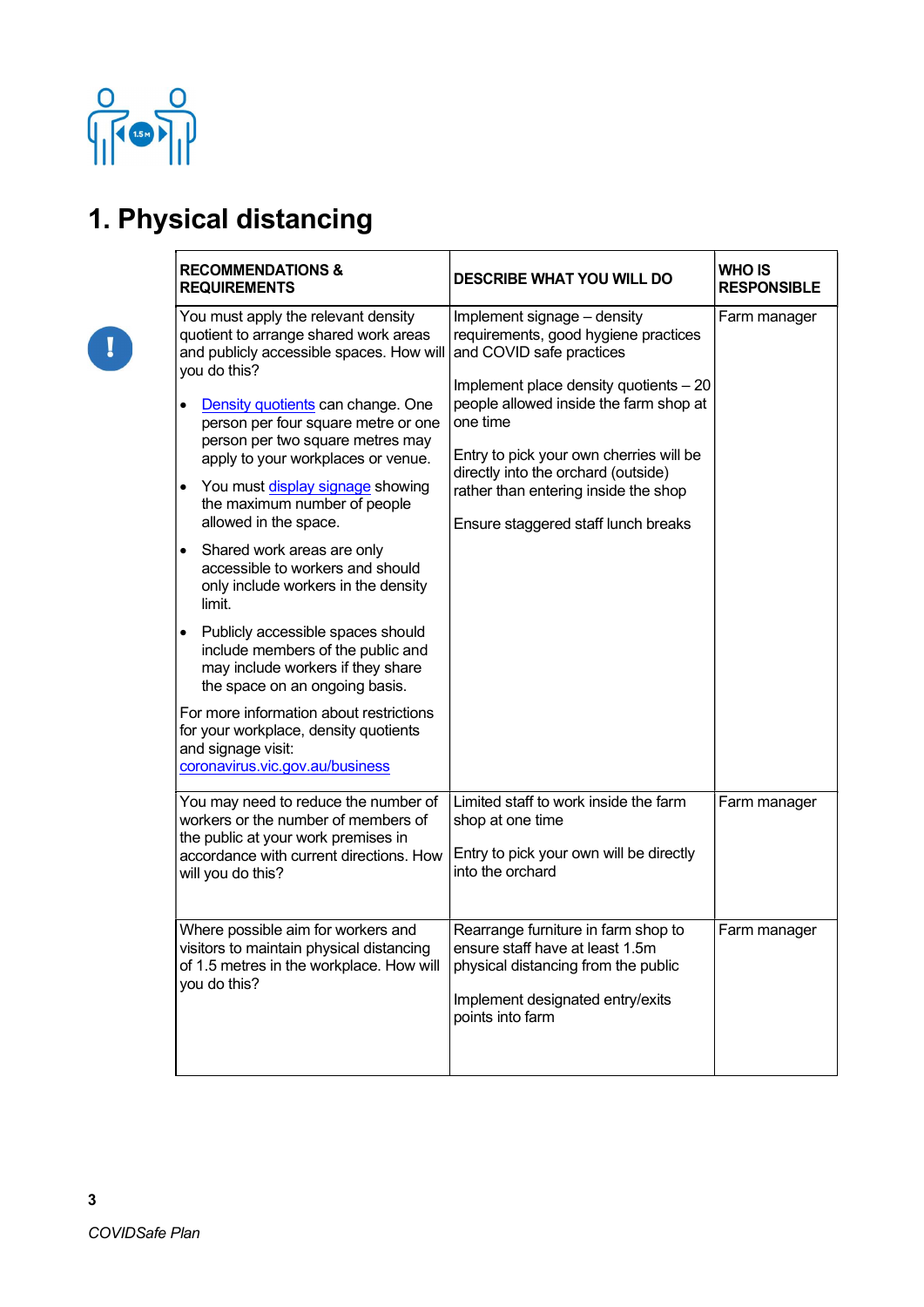| <b>RECOMMENDATIONS &amp;</b><br><b>REQUIREMENTS</b>                                                                   | <b>DESCRIBE WHAT YOU WILL DO</b>                                                | IWHO IS<br><b>RESPONSIBLE</b> |
|-----------------------------------------------------------------------------------------------------------------------|---------------------------------------------------------------------------------|-------------------------------|
| You should give training to workers on<br>physical distancing while working and<br>socialising. How will you do this? | Implement signage on hand/cough<br>hygiene and correctly wearing face<br>masks. | Farm manager                  |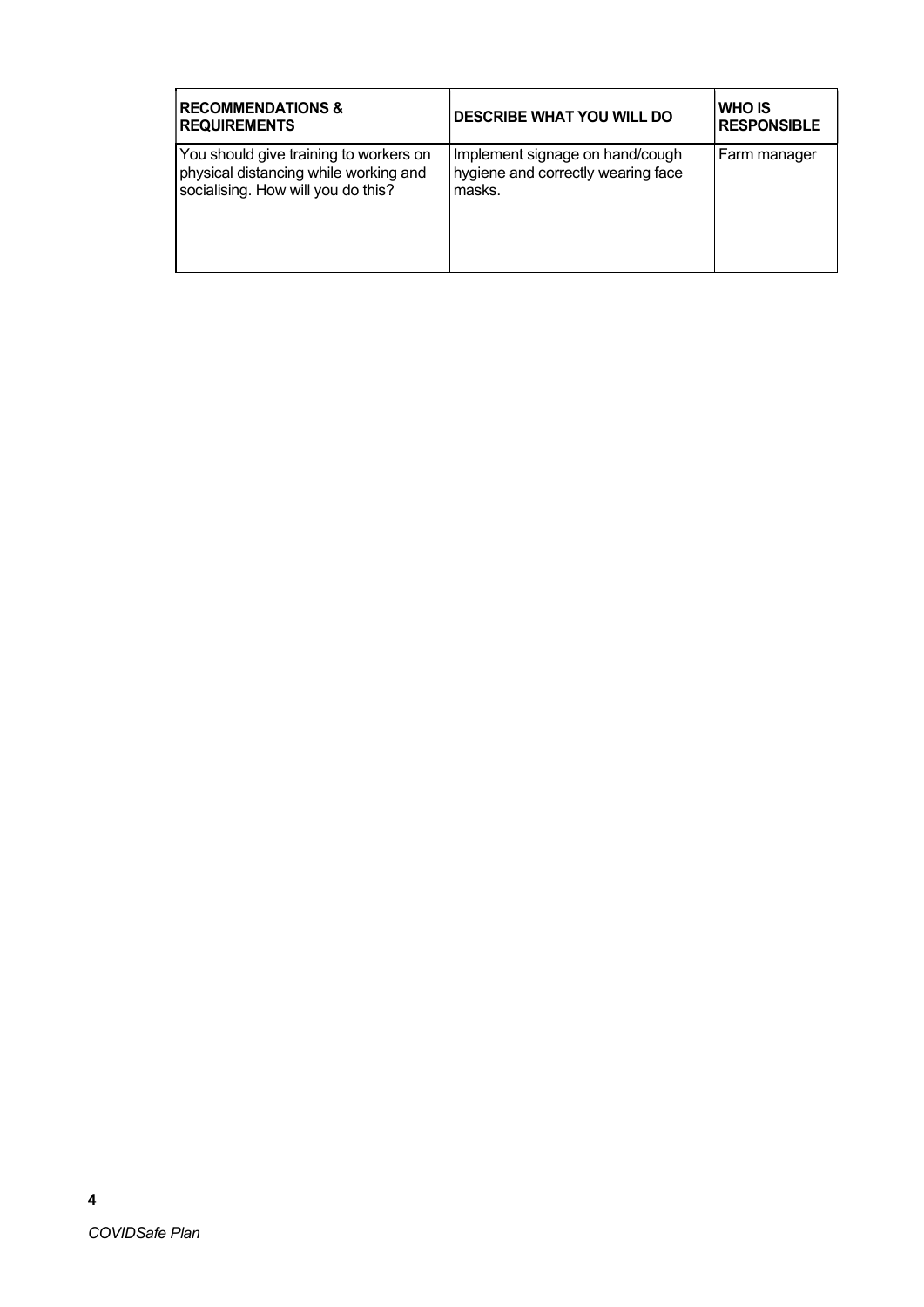

## 2. Face masks

| <b>REQUIREMENT AND</b><br><b>RECOMMENDATIONS</b>                                                                                                                      | <b>DESCRIBE WHAT YOU WILL DO</b>                                                                                                                                                                                                                                                                                                                                    | <b>WHO IS</b><br><b>RESPONSIBLE</b> |
|-----------------------------------------------------------------------------------------------------------------------------------------------------------------------|---------------------------------------------------------------------------------------------------------------------------------------------------------------------------------------------------------------------------------------------------------------------------------------------------------------------------------------------------------------------|-------------------------------------|
| You must ensure all workers adhere to<br>current face mask requirements. How<br>will you do this?<br>For more information visit:<br>coronavirus.vic.gov.au/face-masks | Implement signage on hand/cough<br>hygiene, correctly wearing face<br>masks and other COVID safe working<br>practices.<br>Supply mask supplies and other PPE<br>Training/guidance for correct fit, use<br>and disposal of PPE and daily<br>washing of reusable face masks.<br>Monitoring use of face coverings for<br>workers unless a lawful exception<br>applies. | Farm manager                        |
| You should give training and information<br>on how to correctly fit, use and dispose<br>of PPE. How will you do this?                                                 | Identifying face mask and PPE<br>required for the workplace and<br>describe when and how they need to<br>be worn.<br>Masks to be worn inside the farm<br>shop at all times. Masks to be worn<br>outside when 1.5m safe social<br>distancing cannot be maintained                                                                                                    | Farm manager                        |
| If your industry is subject to additional<br>industry obligations, you may also be<br>required to:<br>adhere to extra face mask<br>$\bullet$                          | <b>NA</b>                                                                                                                                                                                                                                                                                                                                                           |                                     |
| requirements<br>appoint Covid Marshals<br>$\bullet$                                                                                                                   |                                                                                                                                                                                                                                                                                                                                                                     |                                     |
| conduct surveillance testing for<br>$\bullet$<br>COVID-19.<br>How will you do this?                                                                                   |                                                                                                                                                                                                                                                                                                                                                                     |                                     |
| For more information visit<br>coronavirus.vic.gov.au/additional-<br>industry-obligations                                                                              |                                                                                                                                                                                                                                                                                                                                                                     |                                     |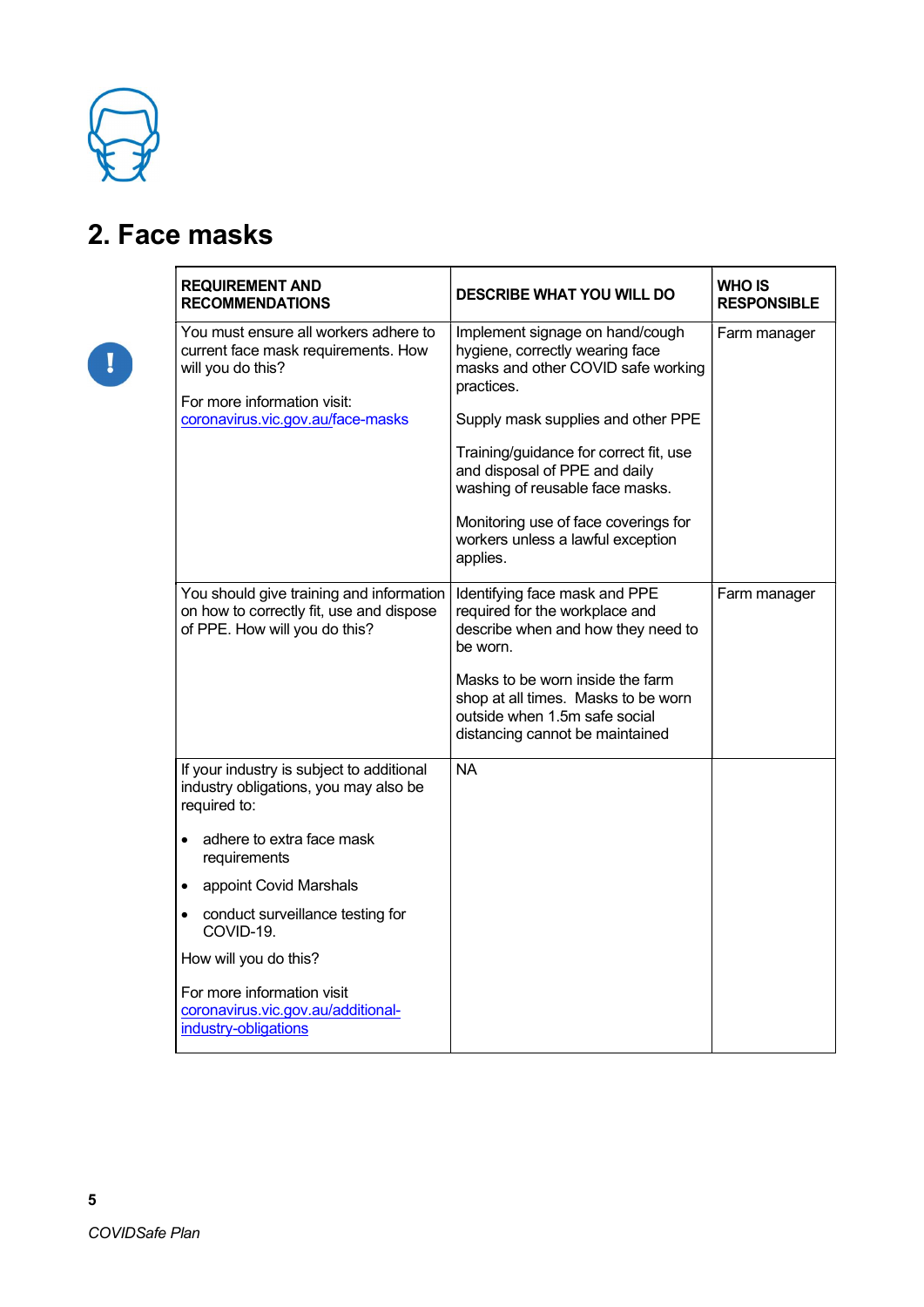

# 3. Hygiene

| <b>REQUIREMENT AND</b><br><b>RECOMMENDATIONS</b>                                                                                                                                                      | <b>DESCRIBE WHAT YOU WILL DO</b>                                                                                 | <b>WHO IS</b><br><b>RESPONSIBLE</b> |
|-------------------------------------------------------------------------------------------------------------------------------------------------------------------------------------------------------|------------------------------------------------------------------------------------------------------------------|-------------------------------------|
| You <b>must</b> clean and disinfect shared<br>spaces at least twice a day. This<br>includes high-touch communal items,<br>e.g. doorknobs, telephones, toilets and<br>handrails. How will you do this? | Stock appropriate cleaning and<br>disinfection products,<br>Cleaning farm shop shared surfaces<br>during the day | Farm manager                        |
| For more information visit:<br>coronavirus.vic.gov.au/cleaning                                                                                                                                        | Supply soap and hand sanitiser<br>Automatic hand sanitiser available for<br>staff and public                     |                                     |
| You should display a cleaning log in<br>shared spaces. How will you do this?                                                                                                                          | Farm shop will be cleaned after every<br>shift                                                                   | Farm manager                        |
| You should put soap and hand sanitiser<br>throughout the workplace and<br>encourage regular handwashing. How<br>will do you this?                                                                     | Ensure soap and hand sanitiser is<br>available to all staff<br>Bins supplied for the disposal of paper<br>towel  | Farm manager                        |

6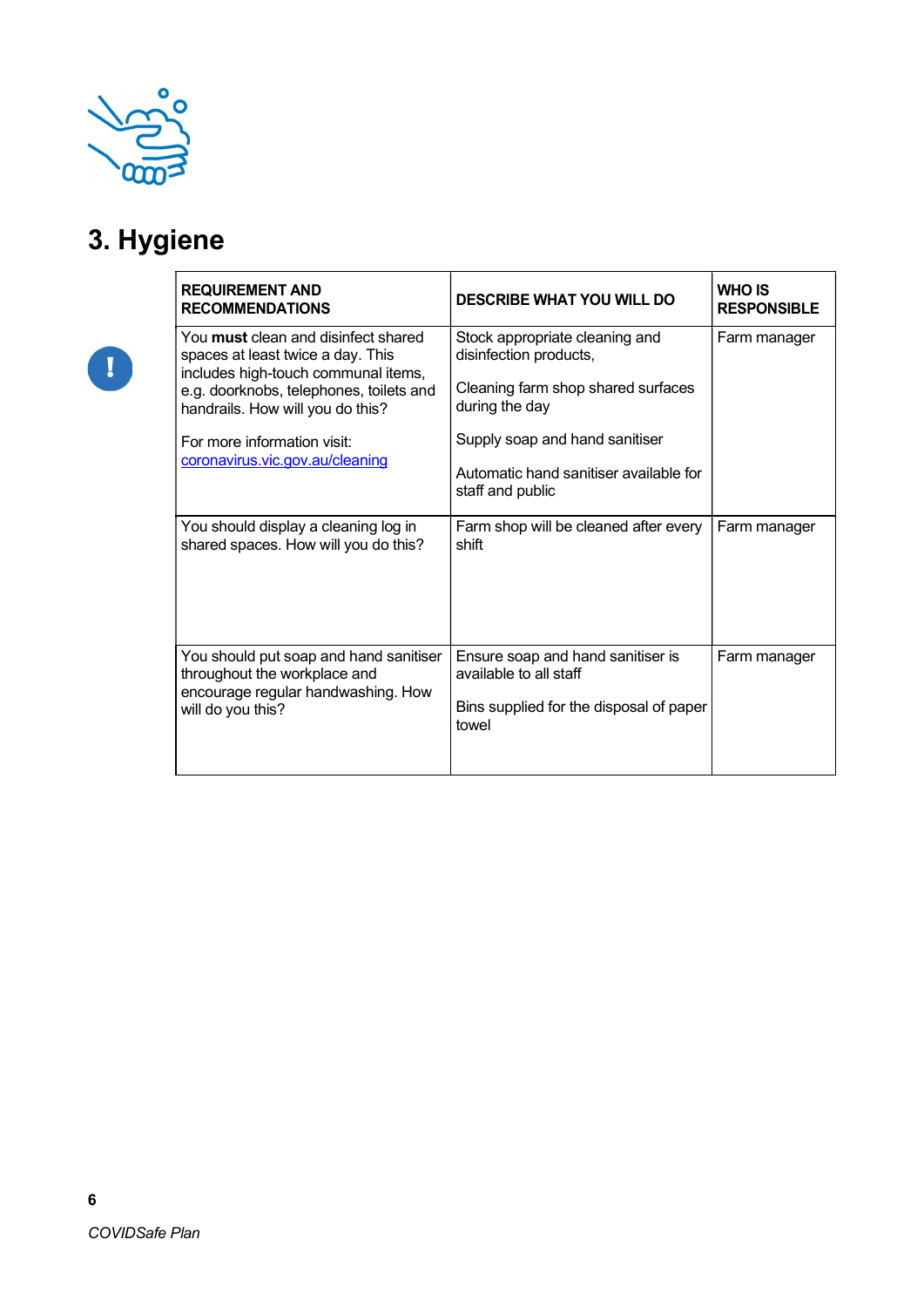# 4. Record keeping

| <b>REQUIREMENT AND</b><br><b>RECOMMENDATIONS</b>                                                                                                                                                                                                                                                       | <b>DESCRIBE WHAT YOU WILL DO</b>                                                                                                                                                                                                                                                                                                    | <b>WHO IS</b><br><b>RESPONSIBLE</b> |
|--------------------------------------------------------------------------------------------------------------------------------------------------------------------------------------------------------------------------------------------------------------------------------------------------------|-------------------------------------------------------------------------------------------------------------------------------------------------------------------------------------------------------------------------------------------------------------------------------------------------------------------------------------|-------------------------------------|
| Every Victorian business (with some<br>limited exceptions) must use the<br>Victorian Government QR Code Service<br>to check-in their workers, customers<br>and visitors. How will you do this?<br>For more information visit:<br>coronavirus.vic.gov.au/about-victorian-<br>government-gr-code-service | Implement Victorian Government QR<br>codes for check in for staff and public<br>Maintain alternative record keeping<br>methods for periods of power outage<br>or those without mobile phones.<br>Ensure staff have downloaded the<br>app, and train staff to facilitate use of<br>the app by customers and visitors and<br>workers. | Farm manager                        |
| Some venues must have a COVID-19<br>Check-in Marshal at all public entrances<br>whenever the facility operates. How will<br>you do this?<br>For more information visit:<br>coronavirus.vic.gov.au/covid-check-in-<br>marshals                                                                          | A staff member will be ensuring check<br>in pick your own entrance                                                                                                                                                                                                                                                                  | Farm manager                        |
| You must encourage workers to get<br>tested and stay home if they have any<br>symptoms (even mild ones) or have<br>been identified as a close contact. How<br>will you do this?<br>For more information visit:<br>coronavirus.vic.gov.au/vaccine                                                       | Communicate to staff their obligations<br>while waiting for test result or are<br>confirmed as a positive case.                                                                                                                                                                                                                     | Farm manager                        |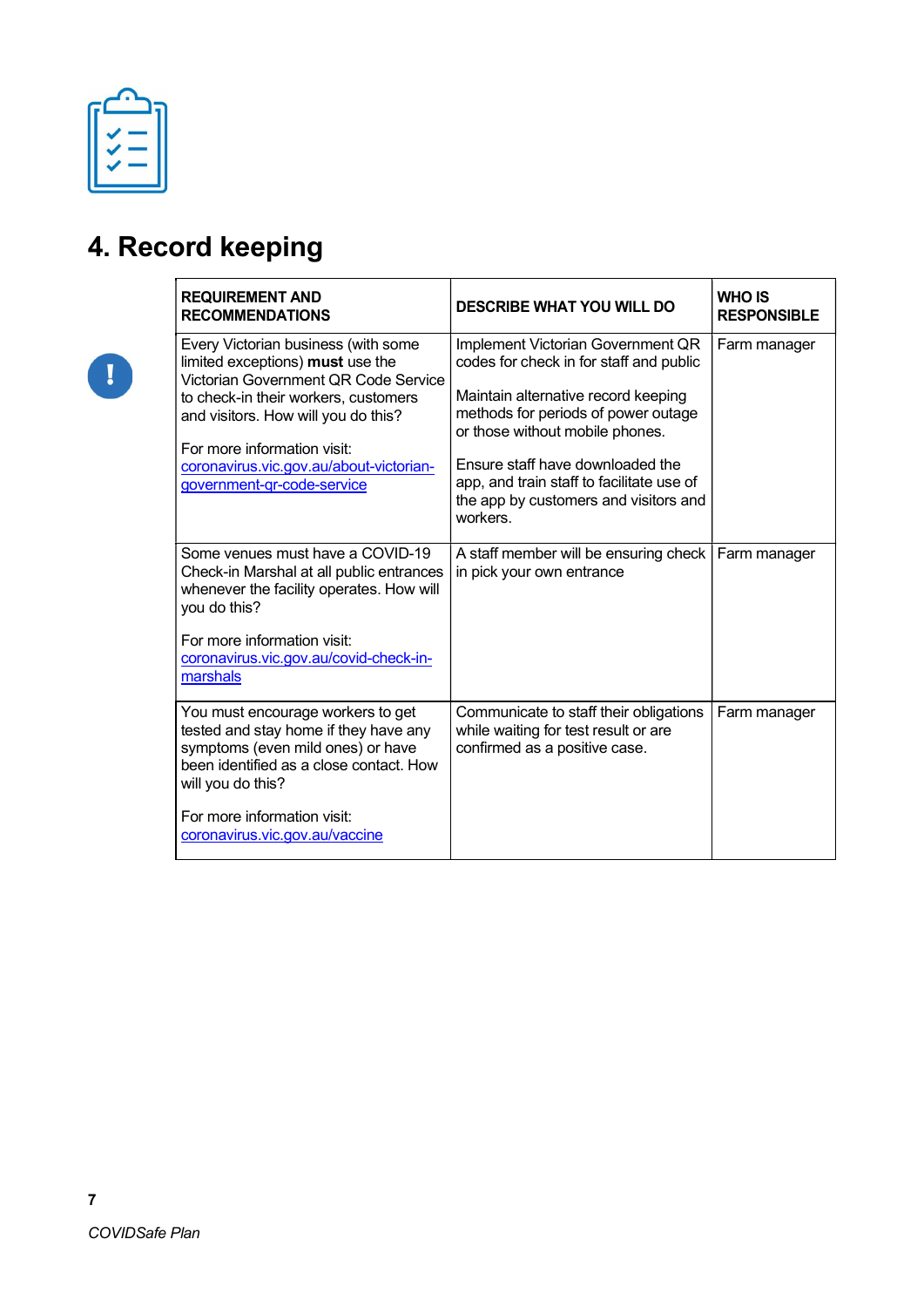| <b>REQUIREMENT AND</b><br><b>WHO IS</b><br><b>DESCRIBE WHAT YOU WILL DO</b><br><b>RECOMMENDATIONS</b><br><b>RESPONSIBLE</b>                                                                                                                                  |
|--------------------------------------------------------------------------------------------------------------------------------------------------------------------------------------------------------------------------------------------------------------|
| It's strongly recommended that you<br>Establish a process for notifying<br>Farm manager<br>workers and close contacts about a<br>develop a business contingency plan to<br>manage any outbreaks. How will you do<br>positive case in the workplace.<br>this? |
| This includes having a plan:                                                                                                                                                                                                                                 |
| to respond to a worker being notified<br>they are a positive case or a close<br>contact while at work                                                                                                                                                        |
| to clean the worksite (or part) in the<br>$\bullet$<br>event of a positive case                                                                                                                                                                              |
| to contact the Department of Health<br>on 1800 675 398 and notify the<br>actions taken, provide a copy of the<br>risk assessment conducted and<br>contact details of any close contacts                                                                      |
| to immediately notify WorkSafe<br>Victoria on 13 23 60 if you have<br>identified a person with COVID-19 at<br>your workplace                                                                                                                                 |
| if you have been instructed to close<br>by the Department of Health                                                                                                                                                                                          |
| to re-open your workplace when<br>$\bullet$<br>cleared by the Department of Health<br>and notify workers to return to work.                                                                                                                                  |
| For additional resources:<br>business.vic.gov.au/emergency-<br>planning                                                                                                                                                                                      |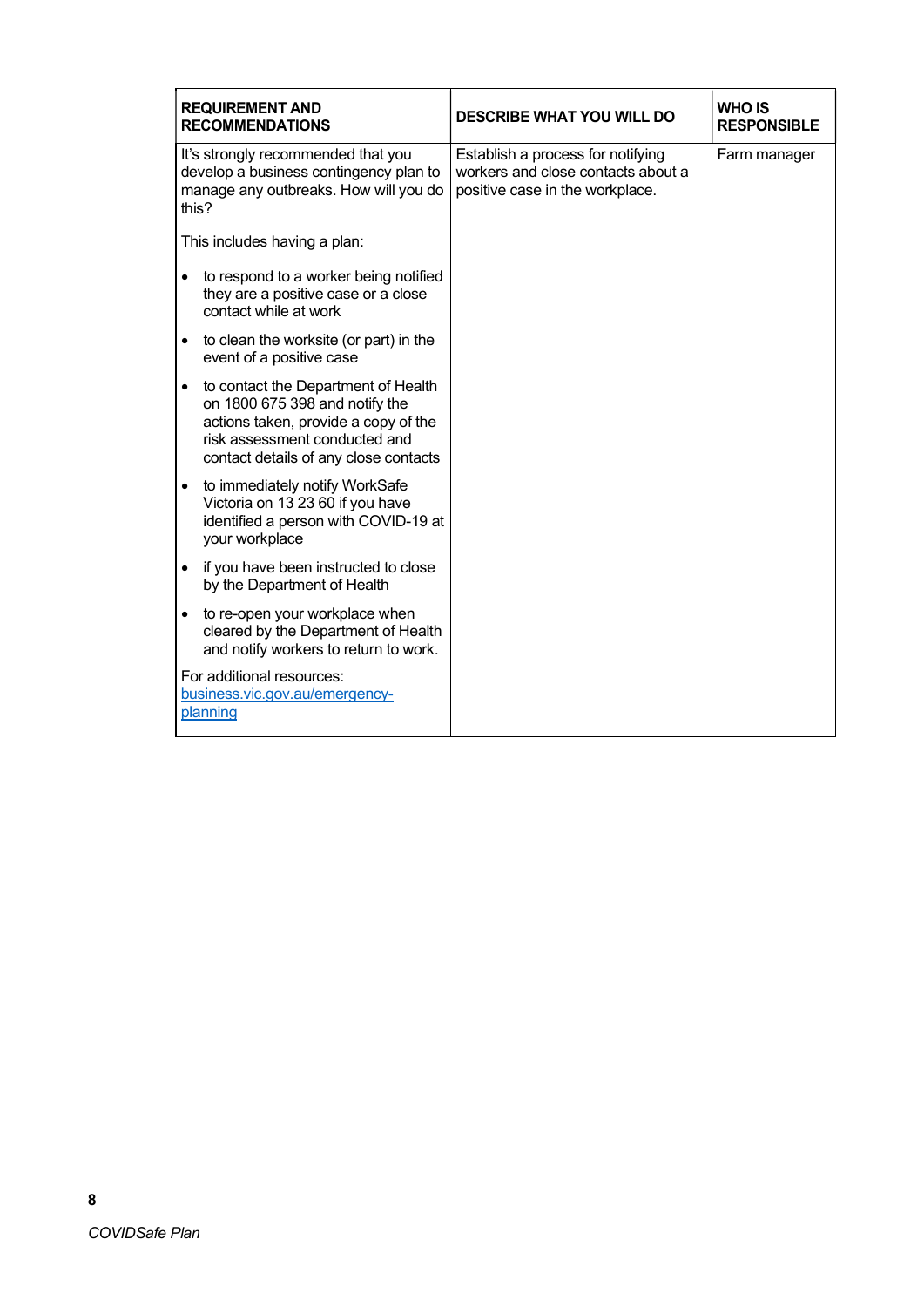

# Enclosed spaces and ventilation

| <b>REQUIREMENT AND</b><br><b>RECOMMENDATIONS</b>                                                                                                                                                                    | <b>DESCRIBE WHAT YOU WILL DO</b>                                                                                                                             | <b>WHO IS</b><br><b>RESPONSIBLE</b> |  |
|---------------------------------------------------------------------------------------------------------------------------------------------------------------------------------------------------------------------|--------------------------------------------------------------------------------------------------------------------------------------------------------------|-------------------------------------|--|
| You should reduce the time workers<br>spend in enclosed spaces. How will you<br>do this?                                                                                                                            | Enable lower-risk outdoor working<br>environments,<br>Enhance ventilation by opening both sets of<br>doors in the farm shop and optimising fresh air<br>flow | Farm manager                        |  |
| If your industry is subject to additional<br>industry obligations, you may also be<br>required to:                                                                                                                  | <b>NA</b>                                                                                                                                                    |                                     |  |
| ask workers to declare in writing<br>$\bullet$<br>before each shift that they are free of<br>symptoms, have not been in contact<br>with a confirmed case and have not<br>been directed to quarantine or<br>isolate. |                                                                                                                                                              |                                     |  |
| conduct surveillance testing.<br>$\bullet$                                                                                                                                                                          |                                                                                                                                                              |                                     |  |
| How will you do this?                                                                                                                                                                                               |                                                                                                                                                              |                                     |  |
| For more information visit:<br>coronavirus.vic.gov.au/additional-<br>industry-obligations                                                                                                                           |                                                                                                                                                              |                                     |  |

9